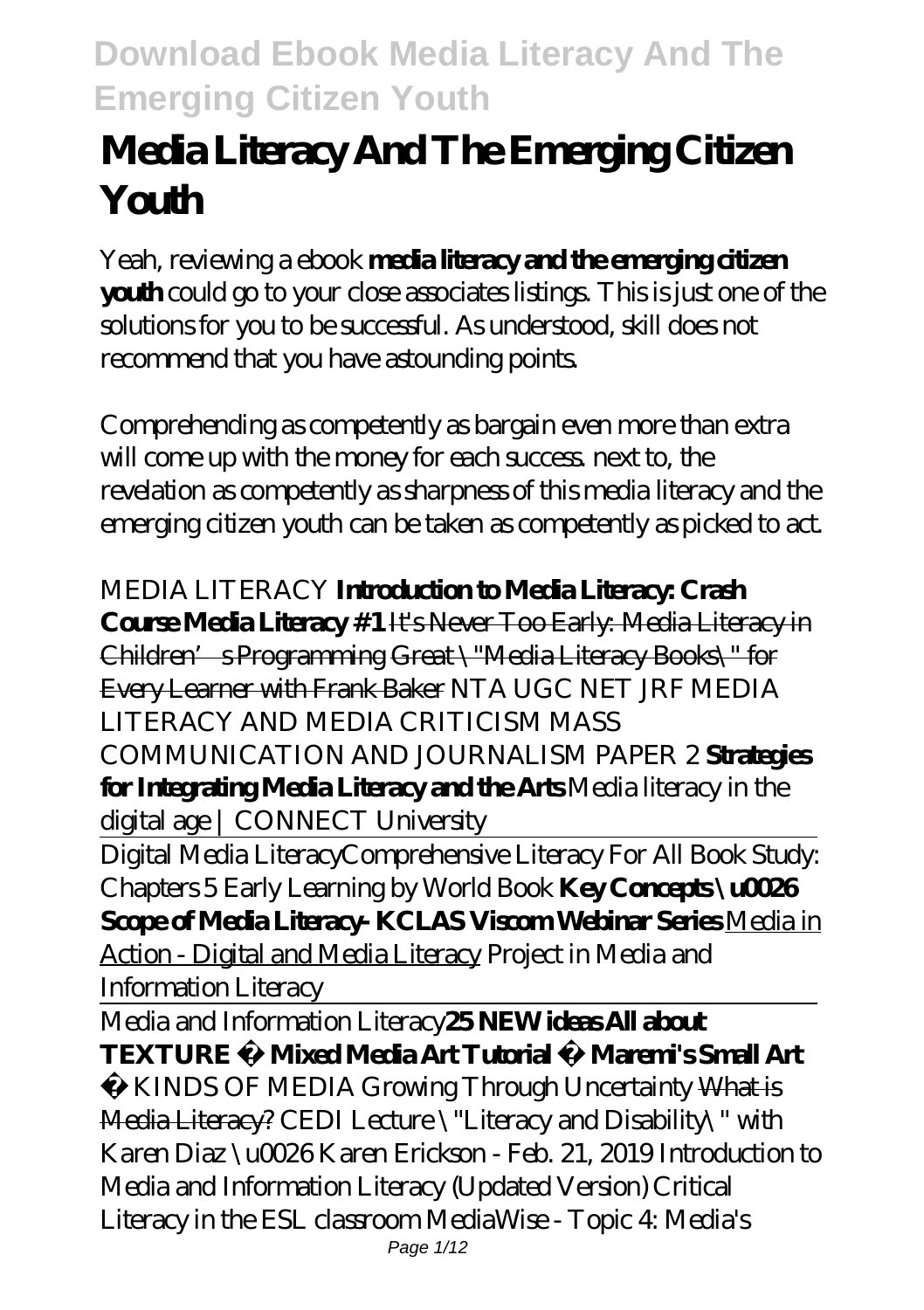*influence on us (3rd - 6th class)* Media Literacy and Physical Education in Brazil Emergent Reading Books *Media and Information Literacy for Reinforcing Human Rights and Countering Fake News* Media Literacy for a Critical World — Student Conference, Ukraine (2018) *\"Media Literacy in BiH\" Book Promotion* **Critical Literacy: Using Picture Books to Read The World** Supporting Media Literacy in your Community Media Literacy Research Design Webinar Media Literacy And The Emerging Media Literacy and the Emerging Citizen is about enhancing engagement in a digital media culture and the models that educators, parents and policy makers can utilize to place mediasavvy youth into positions of purpose, responsibility and power. Two specific challenges are at the core of this book's argument that media literacy is the path toward more active and robust civic engagement in the 21st century:

Amazon.com: Media Literacy and the Emerging Citizen: Youth ... Media Literacy and the Emerging Citizen is about enhancing engagement in a digital media culture and the models that educators, parents and policy makers can utilize to place mediasavvy youth into positions of purpose, responsibility and power. Two specific challenges are at the core of this book's argument that media literacy is the path toward more active and robust civic engagement in the 21st century:

Media Literacy and the Emerging Citizen: Youth, Engagement ... Media Literacy and the Emerging Citizen is about enhancing engagement in a digital media culture and the models that educators, parents and policy makers can utilize to place mediasavvy youth into positions of purpose, responsibility and power.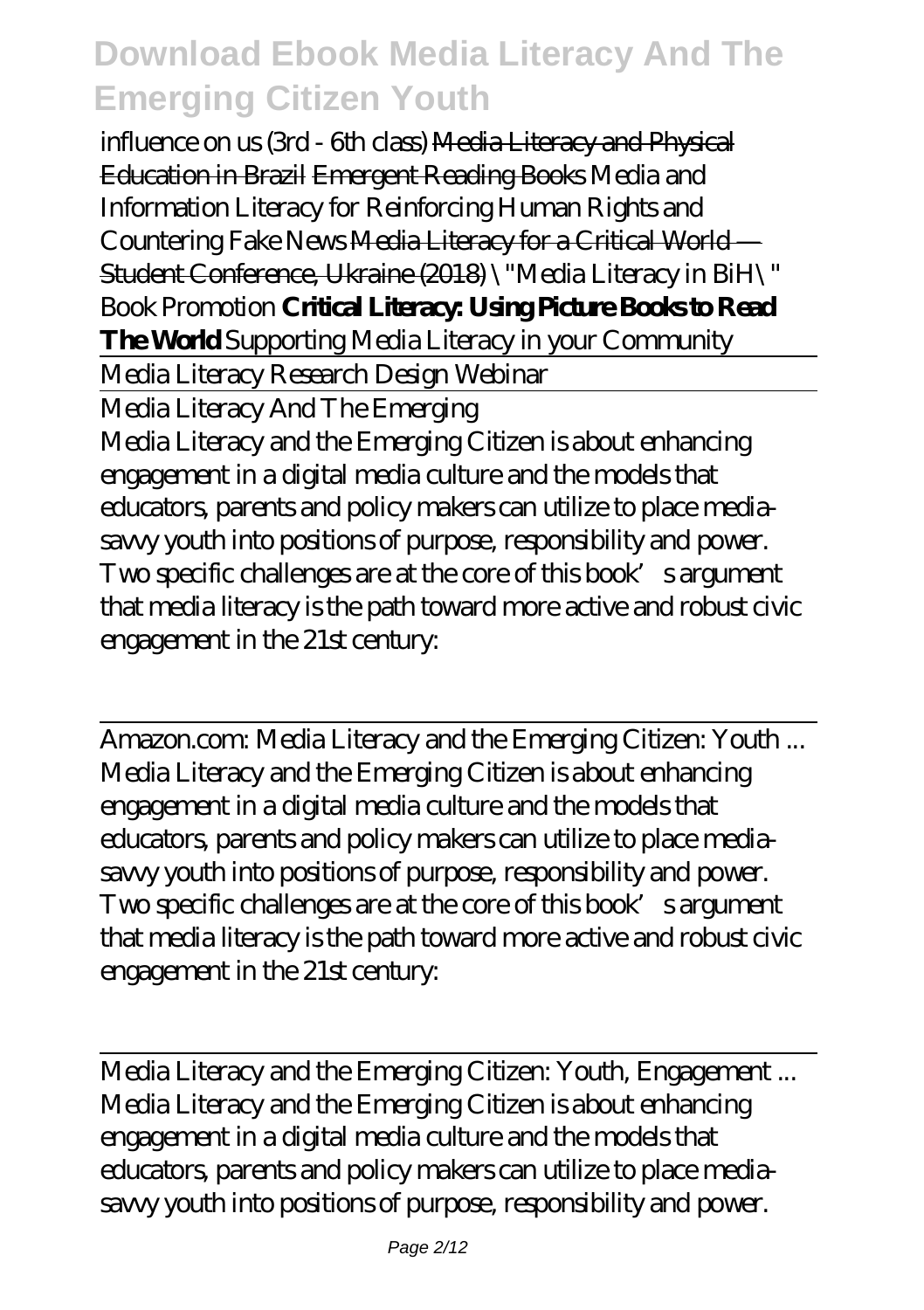Media Literacy and the Emerging Citizen; Youth, Engagement ... According to Potter (2010), media literacy is based on the assumption that the media are central to the socialisation of children and youth, and that certain forms of media content or media technologies (often "new media") can have negative impacts. Behind this discussion about the opportunities of media and how to best protect and empower the emerging media citizen there are two main paradigms.

Media Literacy and the Emerging Media Citizen in the ... Media Literacy and the Emerging Citizen is about enhancing engagement in a digital media culture and the models that educators, parents and policy makers can utilize to place mediasavvy youth into positions of purpose, responsibility and power. Two specific challenges are at the core of this book's argument that media literacy is the path toward more active and robust civ.

Media Literacy and the Emerging Citizen: Youth, Engagement ... Media Literacy and the Emerging Citizen is about enhancing engagement in a digital media culture and the models that educators, parents and policy makers can utilize to place mediasavvy youth into...

Media Literacy and the Emerging Citizen: Youth, Engagement ... Media Literacy and the Emerging Citizen is about enhancing engagement in a digital media culture and the models that educators, parents and policy makers can utilize to place mediasavvy youth into positions of purpose, responsibility and power.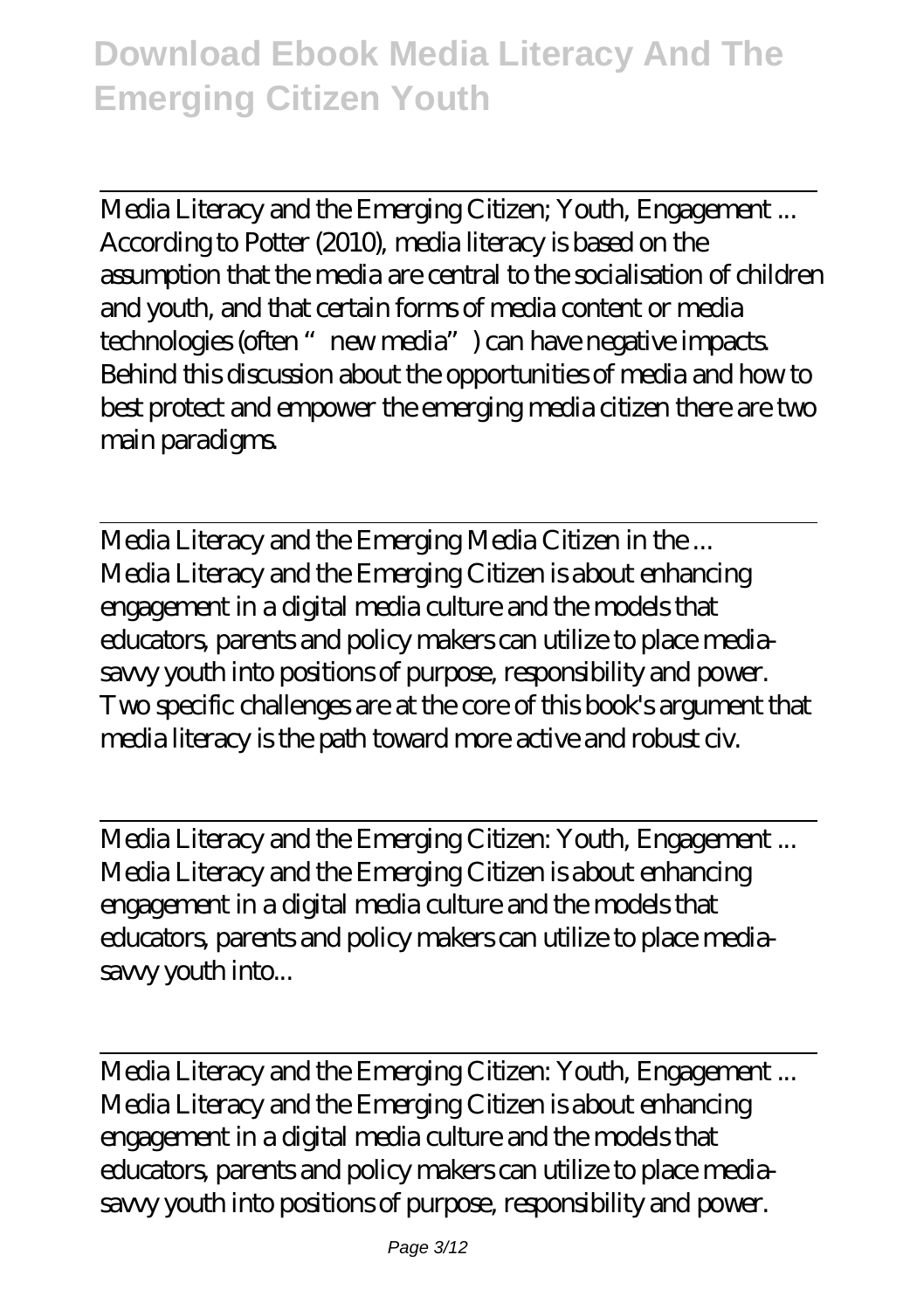Two specific challenges are at the core of this book's argument that media literacy is the path toward more active and robust civic engagement in the 21st century:

Table of Contents : Media Literacy and the Emerging Citizen Emerging adults (i.e., age 18–25 years) of color in the United States are exposed to race/ethnicity related traumatic events in online settings. Although an emerging literature documents the mental h...

Liberatory Media Literacy as Protective Against ... Media Literacy and the Emerging Citizen is about enhancing engagement in a digital media culture and the models that educators, parents and policy makers can utilize to place mediasavvy youth into positions of purpose, responsibility and power. Two specific challenges are at the core of this book's argument that media literacy is the path toward more active and robust civic engagement in the 21st century:

Chapter 3. Digital Media Culture and the Civic Potential ... Although media literacy is broadly defined, work has tended to emphasize popular audiovisual media such as film and television. Recently, as use of computer-based technologies, the Internet, and the World Wide Web has increased, a related literacy, information literacy, has gained prominence.

Medium Literacy - an overview | ScienceDirect Topics Media Literacy and the Emerging Citizen is about enhancing engagement in a digital media culture and the models that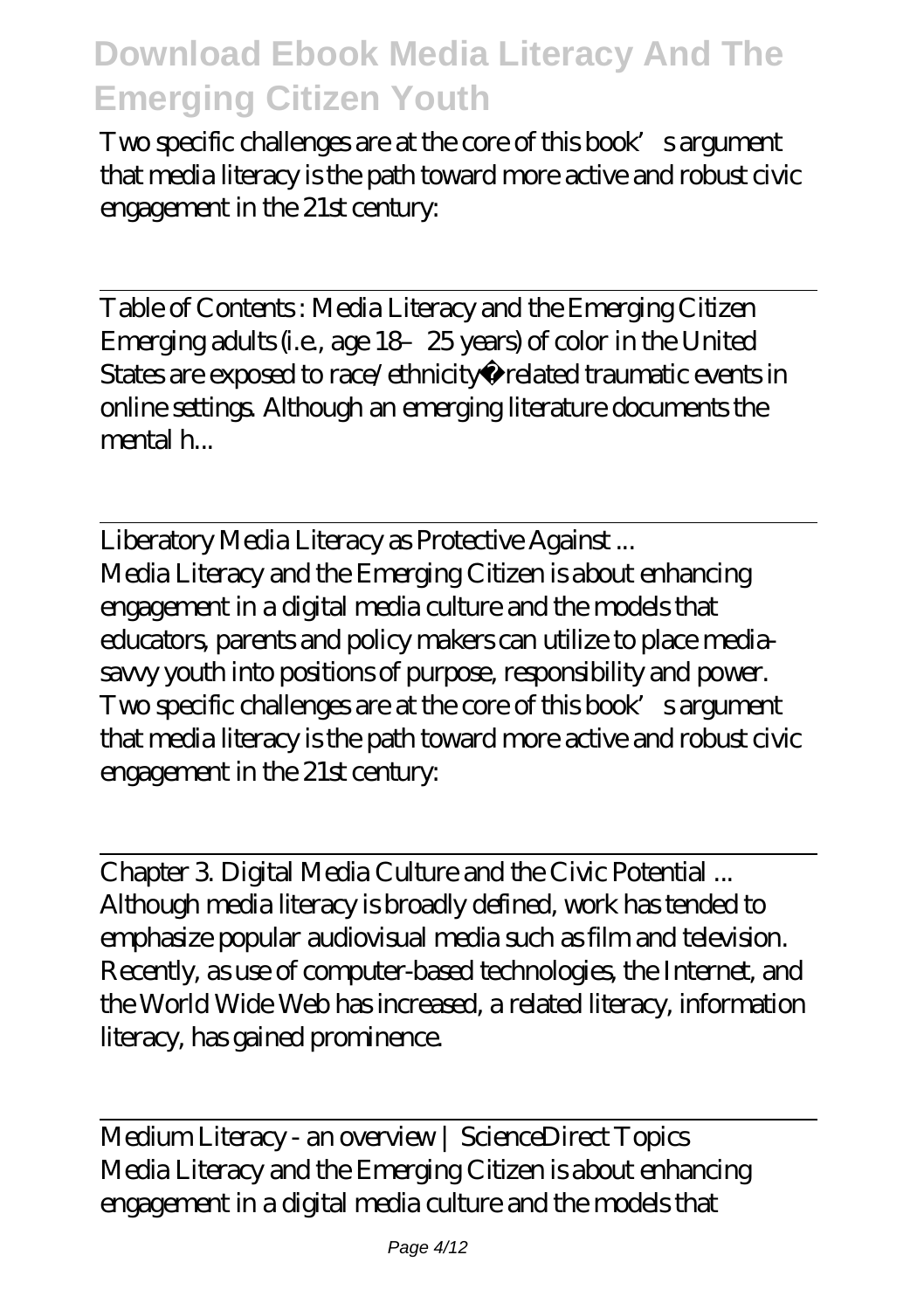educators, parents and policy makers can utilize to place mediasavvy youth into positions of purpose, responsibility and power. Product Identifiers.

Media Literacy and the Emerging Citizen : Youth ... The result was a tweaked version of the NAMLE definition to use with early childhood practitioners "Media literacy in Early Childhood is the emerging ability to access, engage, explore, comprehend, critically inquire, evaluate, and create with developmentally appropriate media" (Herdzina & Lauricella, 2020, p. 7).

Weaving Media Literacy Into Young Children's Explorations... In this sense, media literacy in the 21st Century will be about enabling new civic voices, ones that are tolerant, purposive, and that are active in the face of the global challenges. Descriptors: Media Literacy , Foreign Countries , Citizenship , Social Change , Social Networks , Influence of Technology , Educational Practices , Mass Media Effects , Mass Media Role , Mass Media Use , Change Strategies , Educational Change

New Civic Voices & the Emerging Media Literacy ... - ERIC Media Literacy in Early Childhood is the emerging ability to access, engage, explore, comprehend, critically inquire, evaluate, and create with developmentally appropriate media.

Media Literacy in Early Childhood Report • TEC Center As paren- tal mediation is situated in a media effects realm, it has failed to connect with concepts and principles of media literacy.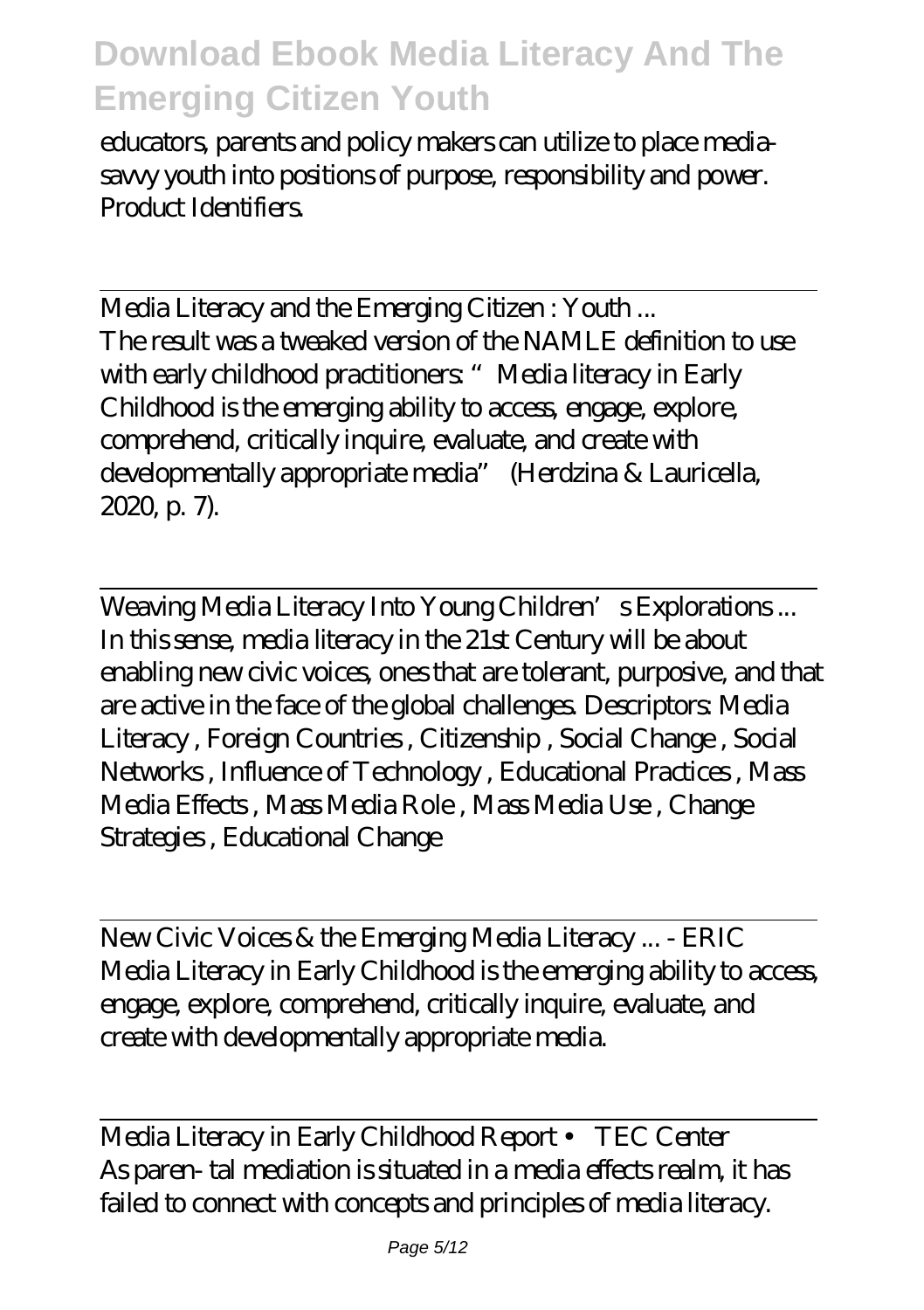Similarly, media literacy and the emerging field of parent media education lack conversation with the parental mediation literature.

Surveying Parental Mediation: Connections, Challenges and ... Media literacy encompasses the practices that allow people to access, critically evaluate, and create or manipulate media.Media literacy is not restricted to one medium. The oldest organization studying Media Literacy is the National Telemedia Council based in Madison Wisconsin and led by Marieli Rowe for over 50 years. The NTC has published the Journal of Media Literacy during most of that ...

Media literacy - Wikipedia Eventbrite - Alison Hicks, Lecturer in LIS presents FOIL Masters: Emerging Voices in Media & Information Literacy Research - Thursday, October 29, 2020 - Find event and ticket information. Presenting the work of three outstanding Masters' students whose dissertations focused on an aspect of media and information literacy.

FOIL Masters: Emerging Voices in Media & Information ... Media Literacy and the Emerging Citizen is about enhancing engagement in a digital media culture and the models that educators, parents and policy makers can utilize to place mediasavvy youth into positions of purpose, responsibility and power.

Information/Media Literacy Resources - The Truth is Out ... Emerging adults of color  $N = 325$   $M = 22.24$ , 56.0% male) were recruited to complete a self-report online survey that assessed exposure to race/ethnicity-related traumatic events in online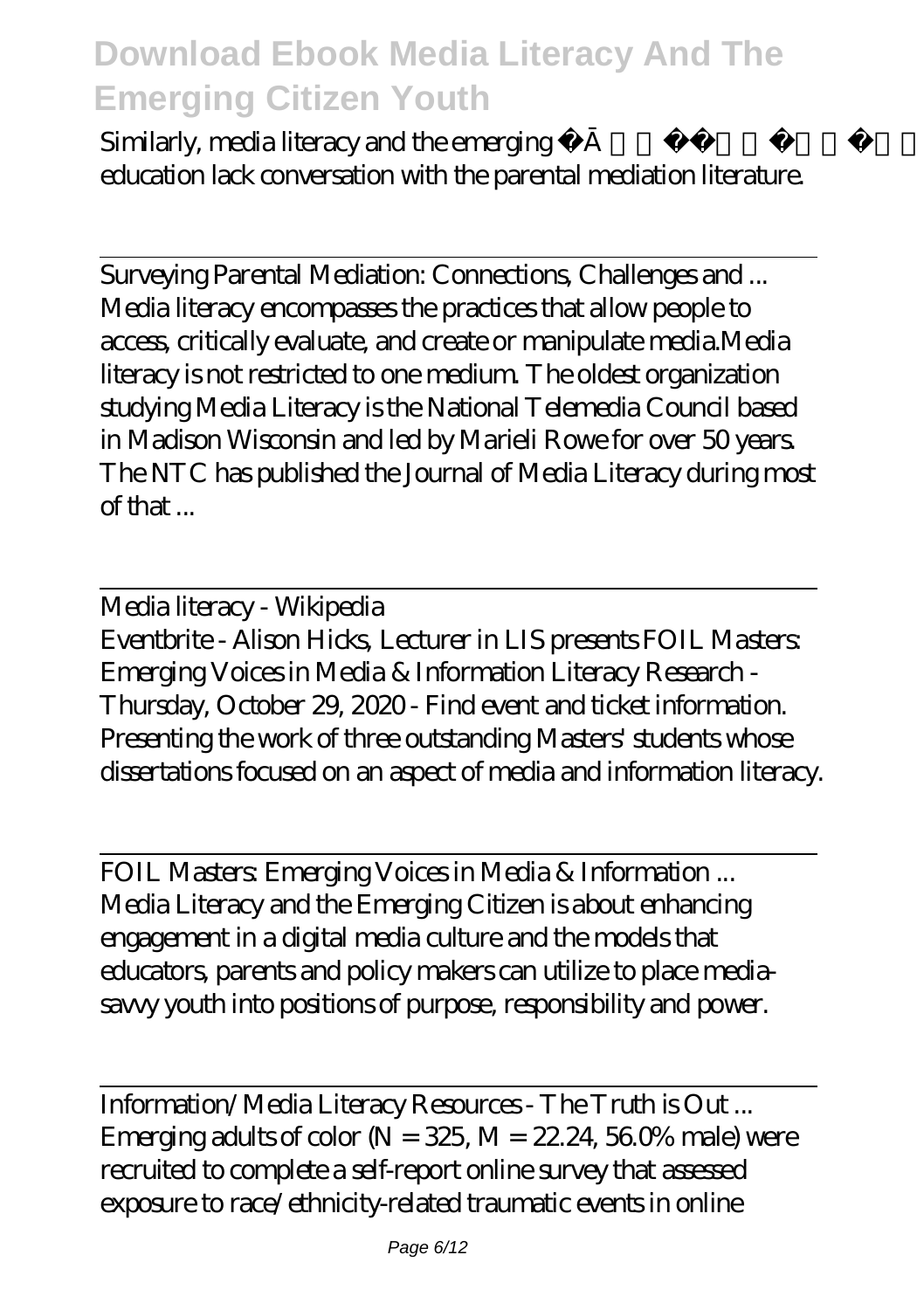settings, liberatory media literacy, and PTSD symptoms.

&ltI>Media Literacy and the Emerging Citizen is about enhancing engagement in a digital media culture and the models that educators, parents and policy makers can utilize to place mediasavvy youth into positions of purpose, responsibility and power. Two specific challenges are at the core of this book's argument that media literacy is the path toward more active and robust civic engagement in the 21st century: &ItBR> How can media literacy enable core competencies for value-driven, diverse and robust digital media use?&ItBR> How can media literacy enable a more civic-minded participatory culture?&ItBR>These challenges are great, but they need to be examined in their entirety if media literacy is to begin to address the opportunities they present for democracy, participation and discourse in a digital media age. By presenting information that places media literacy at the center of what it means to be an engaged citizen, educators and policy makers will understand why media literacy must be integrated into formal and informal education systems before it's too late

This volume explores how educators can leverage student proficiency with new literacies for learning in formal and informal educational environments. It also investigates critical literacy practices that can best respond to the proliferation of new media in society. What sorts of media education are needed to deal with the rapid influx of intellectual and communication resources and how are media professionals, educational theorists, and literacy scholars helping youth understand the possibilities inherent in such an era? Offering contributions from scholars on the forefront of media literacy scholarhip, this volume provides valuable insights into the issues of literacy and the new forms of digital communication now being utilized in schools. It is required reading for media literacy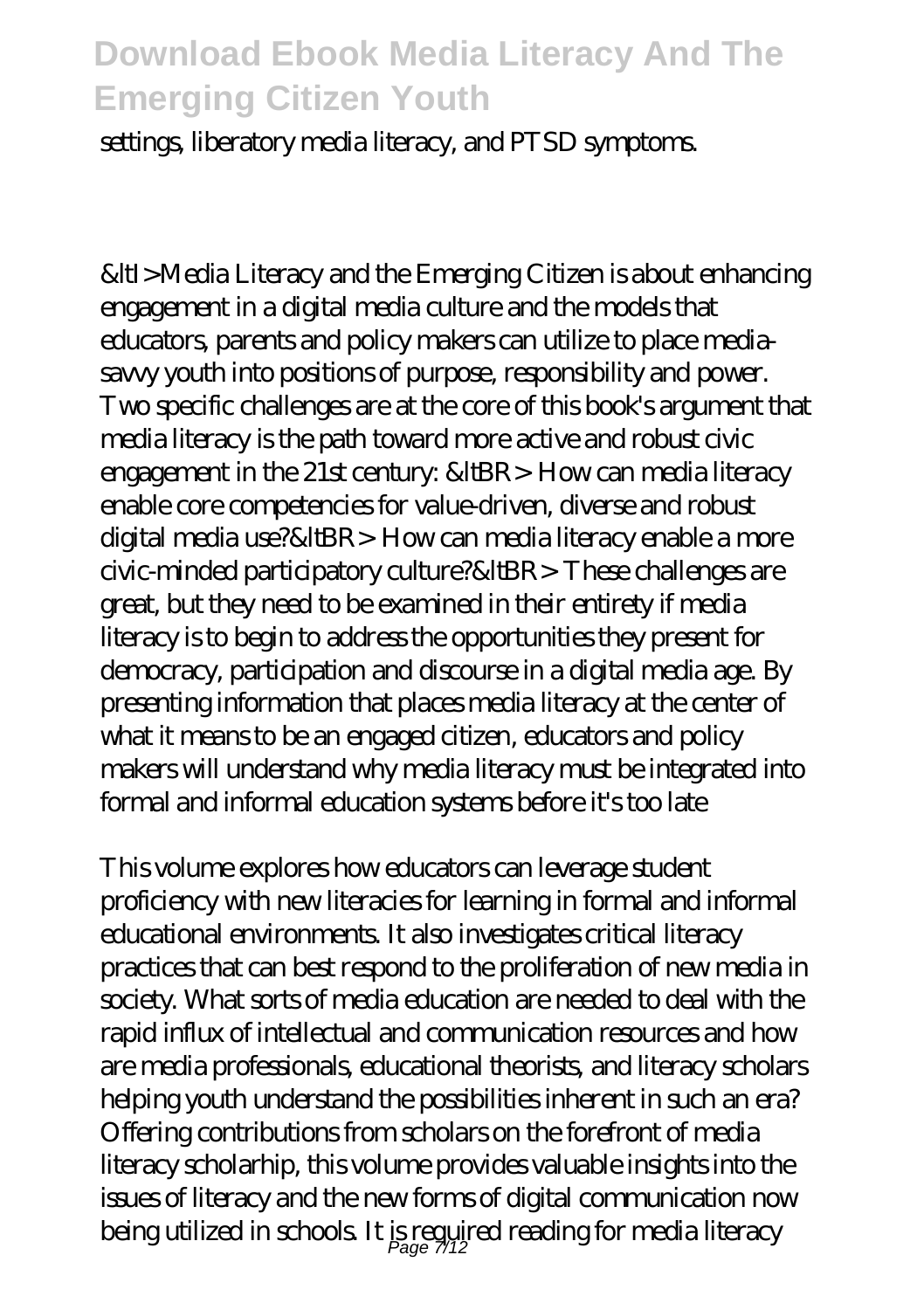scholars and students in communication, education, and media.

Provides comprehensive articles on significant issues, methods, and theories currently combining the studies of technology and literacy.

At the forefront in its field, this Handbook examines the theoretical, conceptual, pedagogical and methodological development of media literacy education and research around the world. Building on traditional media literacy frameworks in critical analysis, evaluation, and assessment, it incorporates new literacies emerging around connective technologies, mobile platforms, and social networks. A global perspective rather than a Western-centric point of view is explicitly highlighted, with contributors from all continents, to show the empirical research being done at the intersection of media, education, and engagement in daily life. Structured around five themes—Educational Interventions; Safeguarding/Data and Online Privacy; Engagement in Civic Life; Media, Creativity and Production; Digital Media Literacy—the volume as a whole emphasizes the competencies needed to engage in meaningful participation in digital culture.

This important and influential book considers how the Internet, like the printing press in its time, has changed the politics of communication and explores how the changes will affect the future of literacy.

Media Literacy Education in Action brings together the field's leading scholars and advocates to present a snapshot of the theoretical and conceptual development of media literacy education—what has influenced it, current trends, and ideas about its future. Featuring a mix of perspectives, it explores the divergent ways in which media literacy is connected to educational communities and academic areas in both local and global contexts. The volume is structured around seven themes  $\;\bullet\;$  Media Literacy: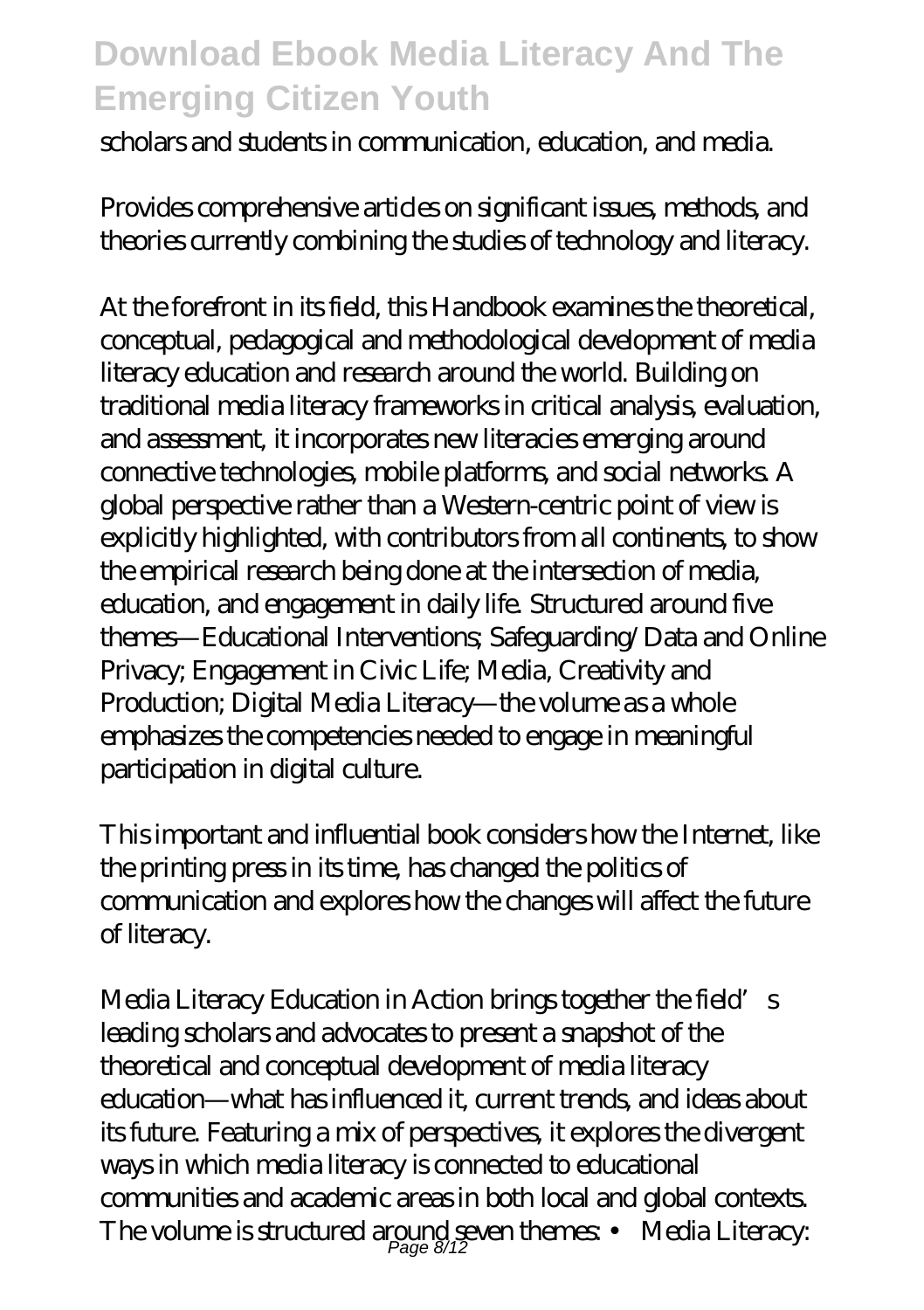Past and Present • Digital Media and Learning • Global Perspectives • Public Spaces • Civic Activism • Policy and Digital Citizenship • Future Connections Compelling, wellorganized, and authoritative, this one-stop resource for understanding more about media literacy education across disciplines, cultures, and divides offers the fresh outlook that is needed at this point in time. Globally, as more and more states and countries call for media literacy education more explicitly in their curriculum guidelines, educators are being required to teach media literacy in both elementary and secondary education contexts.

Media literacy educator Nick Pernisco's new book, Practical Media Literacy: An essential guide to the critical thinking skills for our digital world, is the perfect introduction to media literacy for young adults, teachers, and parents. Pernisco has distilled his years of teaching experience into a practical guide for learning the most crucial skills needed to be a digital citizen in the 21st century. This is a must-read for anyone interested in learning how to interpret the enormous amounts of information we are exposed to everyday, both in traditional media and online. The book includes an introduction to media and media literacy, explaining what media is, how it affects us, and why we should pay close attention to it. The reader is then presented with a framework that can be used to analyze any type of media. Once the basics are thoroughly explained, the bookfocuses on individual types of media and specific methods for analyzing each type. Readers will learn to analyze and think critically about movies, television, music, social media, advertising, news, video games,and more. Each section contains relevant exercises to help readers better understand the impact each type of media has on their lives. These exercises can be completed alone, or may be used as lesson plans in a classroom setting. This 2nd edition builds on the strengths of the previous version. \* A stronger focus on the learner. The book explains media literacy from its most basic elements to some sophisticated topics of interest for all ages. This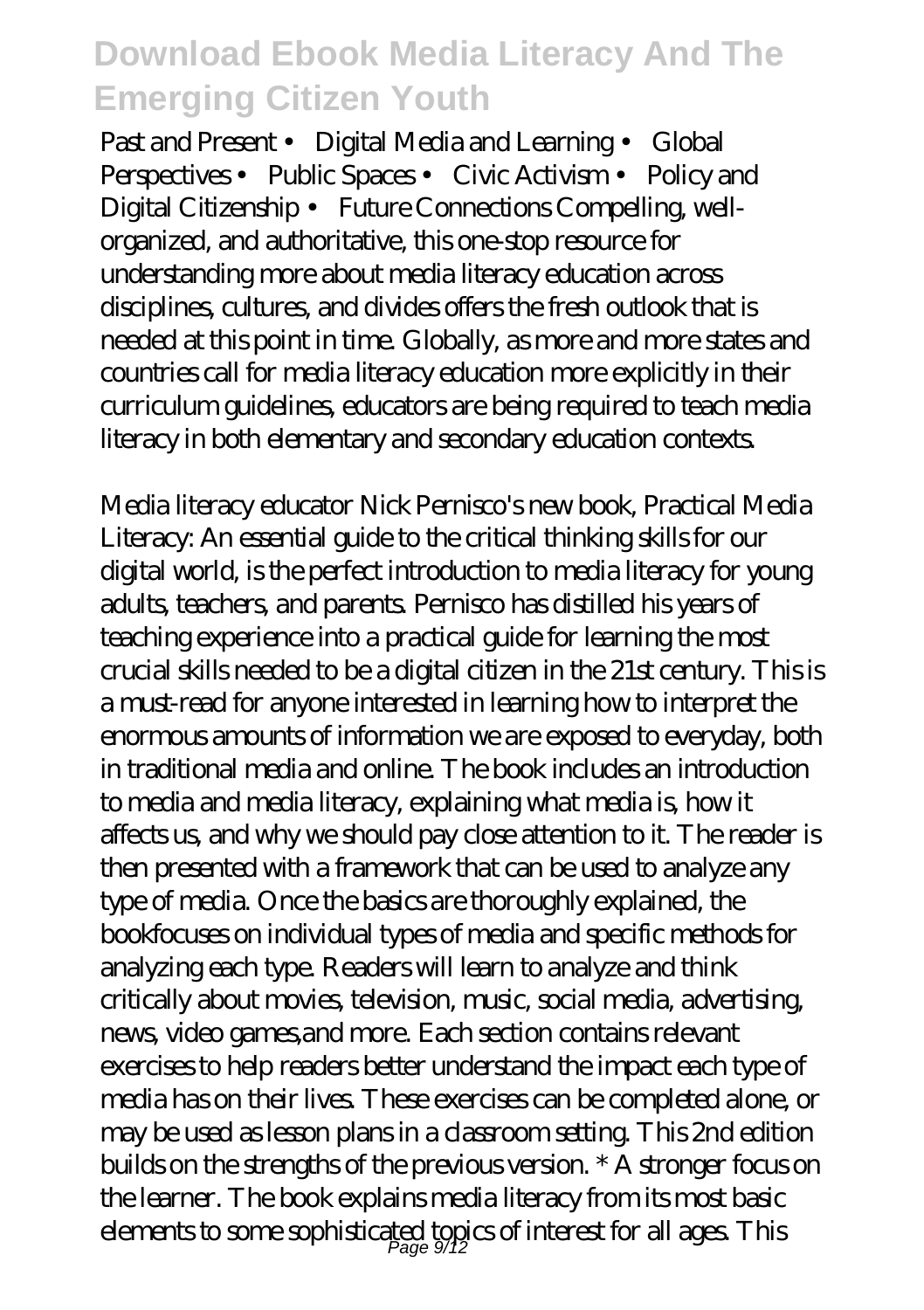makes the book a perfect textbook for any K-12 classroom.<sup>\*</sup> Expanded information on more types of media. Movies, TV, advertising, photography, social media, music, news, and video games each get their own chapter, each illustrating details about how to analyze each type of media and numerous activities that may be used as lesson plans. This book is perfect as a textbook for a course on media literacy, an introductory course about media, any class that uses media (tv, movies, music, the web) to convey information, forat home use by parents, and for curious minds trying to better understand their world.

Environmental literacy and education is not simply a top-down process of disseminating correct attitudes, values and beliefs. Rather, it is one that incorporates and facilitates a dialogue with audiences of different persuasions and at all levels of engagement, to help highlight and co-produce consensual solutions to the major ecochallenges of our time. Exploring the growing power and influence of media formats and outlets like YouTube and gaming, alongside fictional and documentary film, this book considers new modes of environmental literacy to ascertain the effectiveness of digital and filmic stimuli on an audience's perception of environmental issues, and its specific impact on environmental action. Drawing on extensive research across a broad range of media formats, Brereton establishes how environmental narratives and meanings are created and being received by contemporary audiences. This book will be of great interest to students and scholars of environmental communication and media, eco-criticism and environmental humanities more broadly.

Offering a new and thought-provoking look at media literacy education, this book brings together a range of perspectives that address the past, present, and future of media literacy, equity and justice. Straddling media studies, literacy education, and social justice education, this book comes at a time when the media's role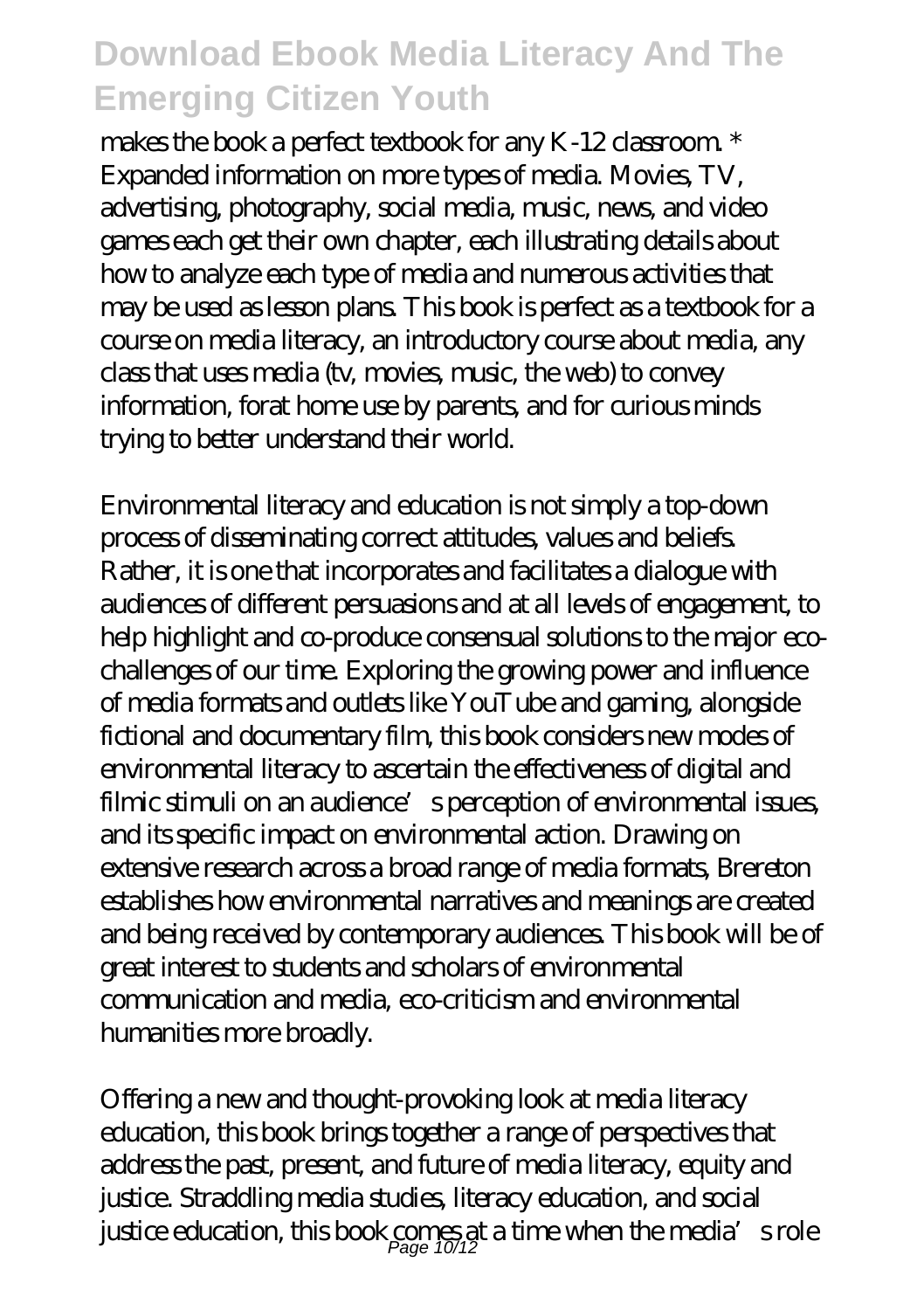as well as our media intake and perceptions are being disrupted. As a result, questions of censorship, free speech, accountability abound, and nuance is often lost. This book is an antidote to the challenges facing media literacy education: chapters offer a careful examination of important and hot topics, including AI, authenticity, representation, climate change, activism and more. Addressing the continually evolving role of media and its impact on our society and shared knowledge base, the volume is organized around five themes: Misinformation and Disinformation; Media Representation; Civic Media, Politics and Policy; Eco Media Literacy; Education and Equity, Ethical Quandaries and Ideologies; and Emerging Technologies. Ideal for courses on media literacy and new literacies, this book furthers the conversation on the ways literacy and social justice are connected to educational communities in local and global contexts.

Traditional media literacy models are mostly left-brained, inherited from the legacy of alphabetic literacy, the Gutenberg press revolution, and industrial mass media production. New digital media radically alter the environment: their nonlinear, multisensory, field-like properties are more right-brain oriented. Consequently, rather than focus exclusively on deconstructing the products of design objects (such as an advertisement «text»), digital learning should respond to the design of the system itself, including cultural and cognitive bias. Mediacology proposes a design-for-pattern approach called «media permaculture», which restructures media literacy to be in sync with new media practices connected with sustainability and the perceptual functions of the right brain hemisphere. In the same way that permaculture approaches gardening by establishing the natural parameters of its ecological niche, media permaculture explores the individual's «mediacological niche» in the context of knowledge communities. By applying bioregional thinking to the symbolic order, media  $\rm per$ maculture redresses the standard one-size-fits-all literacy model